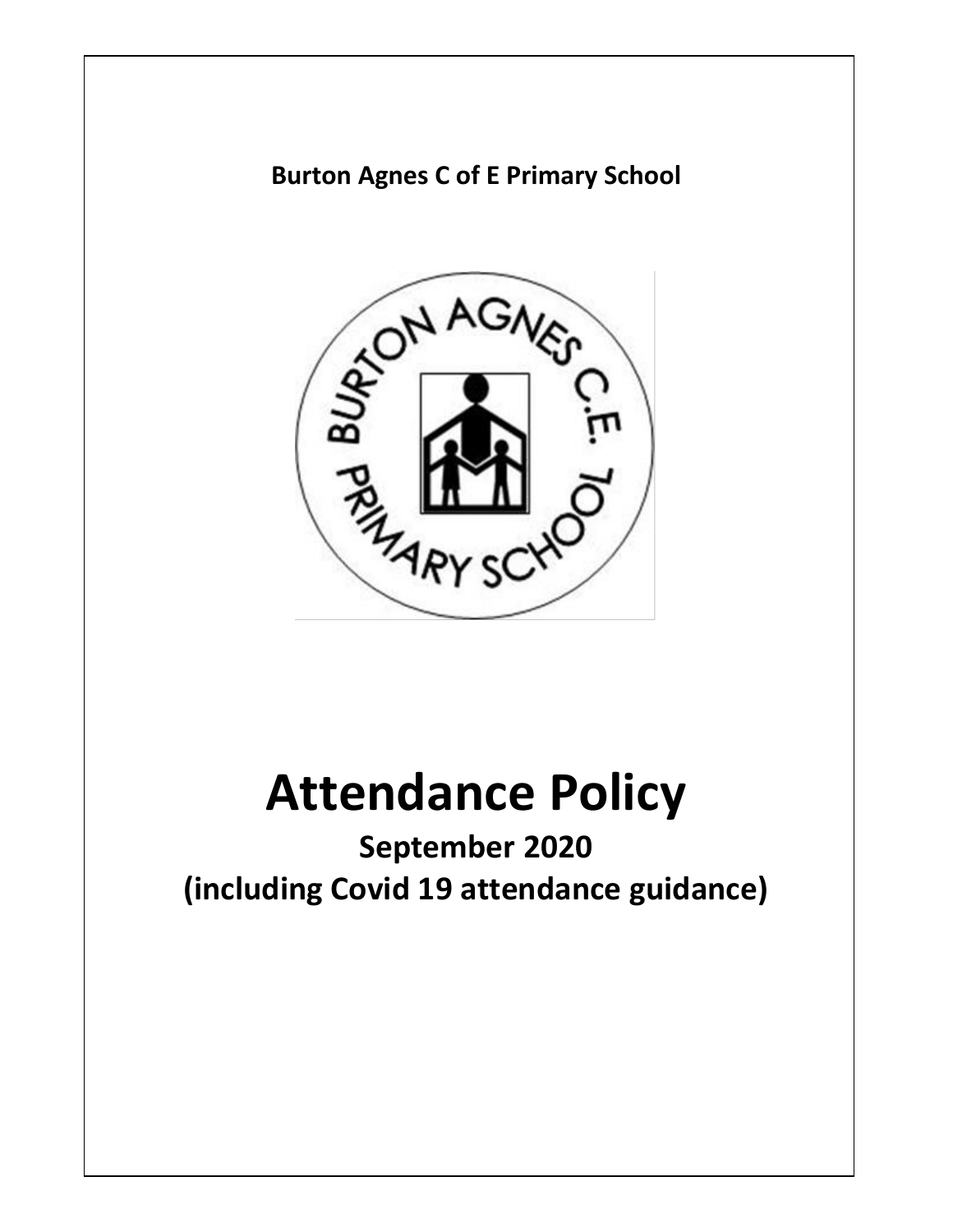## **Covid-19 and Attendance**

#### *Attendance expectations*

*In March when the coronavirus (COVID-19) outbreak was increasing, we made clear no parent would be penalised or sanctioned for their child's non-attendance at school. Now the circumstances have changed and it is vital for all children to return to school to minimise as far as possible the longer-term impact of the pandemic on children's education, wellbeing and wider development. Missing out on more time in the classroom risks pupils falling further behind. Those with higher overall absence tend to achieve less well in both primary and secondary school. School attendance will therefore be mandatory again from the beginning of the autumn term.* 

*This means from that point, the usual rules on school attendance will apply, including: parents' duty to secure that their child attends regularly at school where the child is a registered pupil at school and they are of compulsory school age;* 

*schools' responsibilities to record attendance and follow up absence*

 *the school's ability to issue sanctions, including fixed penalty notices in line with local authorities' codes of conduct* 

#### *Pupils who are shielding or self-isolating*

*We now know much more about coronavirus (COVID-19) and so in future there will be far fewer children and young people advised to shield whenever community transmission rates are high. Therefore, the majority of pupils will be able to return to school. You should note however that:* 

 *a small number of pupils will still be unable to attend in line with public health advice because they are self isolating and have had symptoms or a positive test result themselves; or because they are a close contact of someone who has coronavirus (COVID-19)* 

 *shielding advice for all adults and children paused on 1 August, subject to a continued decline in the rates of community transmission of coronavirus (COVID-19). This means that even the small number of pupils who will remain on the shielded patient list can also return to school, as can those who have family members who are shielding.* 

 *if rates of the disease rise in local areas, children (or family members) from that area, and that area only, will be advised to shield during the period where rates remain high and therefore they may be temporarily absent.* 

 *some pupils no longer required to shield but who generally remain under the care of a specialist health professional may need to discuss their care with their health professional before returning to school (usually at their next planned clinical appointment).* 

*Where a pupil is unable to attend school because they are complying with clinical and/or*  public health advice, they should access remote education provided by the school. School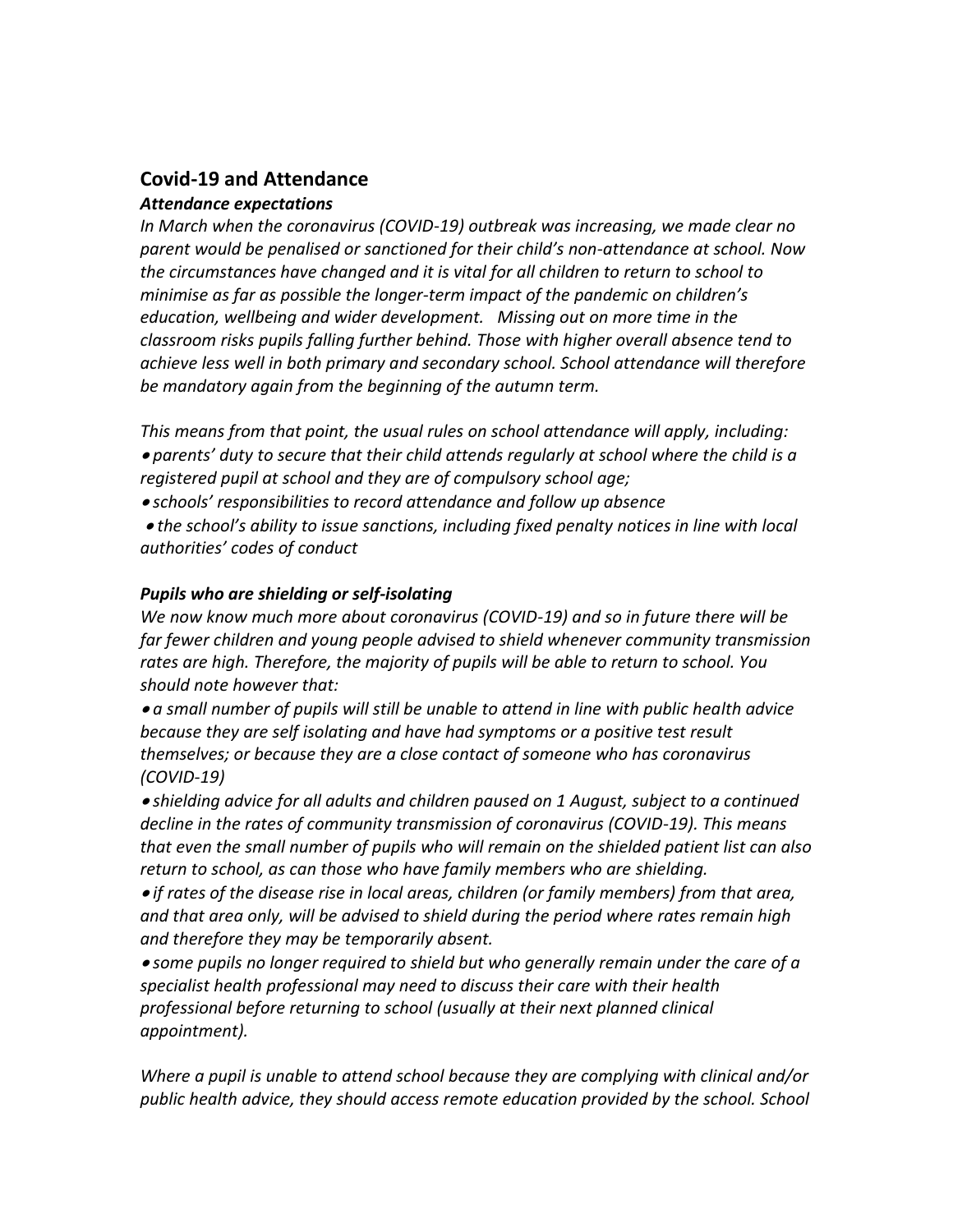*will monitor engagement with this activity. Where children are not able to attend school as parents are following clinical and/or public health advice, absence will not be penalised.* 

#### *3 Attendance and Covid-19 Symptoms*

*In order to continue to work together to minimise the spread of Corona Virus (COVID-19) school will implement measures to minimise contact with individuals who are unwell by ensuring that those who have coronavirus (COVID-19) symptoms, or who have someone in their household who does, do not attend school. Staff will work with families to ensure that pupils, staff and other adults do not come into the school if they have coronavirus (COVID-19) symptoms, or have tested positive in the last 7 days, and ensuring anyone developing those symptoms during the school day is sent home.* 

*If anyone in the school becomes unwell with a new, continuous cough or a high temperature, or has a loss of, or change in, their normal sense of taste or smell (anosmia), they will be sent home and advised to follow 'stay at home: guidance for households with possible or confirmed coronavirus (COVID-19) infection', which sets out that they must self-isolate for at least 7 days and should arrange to have a test to see if they have coronavirus (COVID19). Other members of their household (including any siblings) should self-isolate for 14 days from when the symptomatic person first had symptoms.*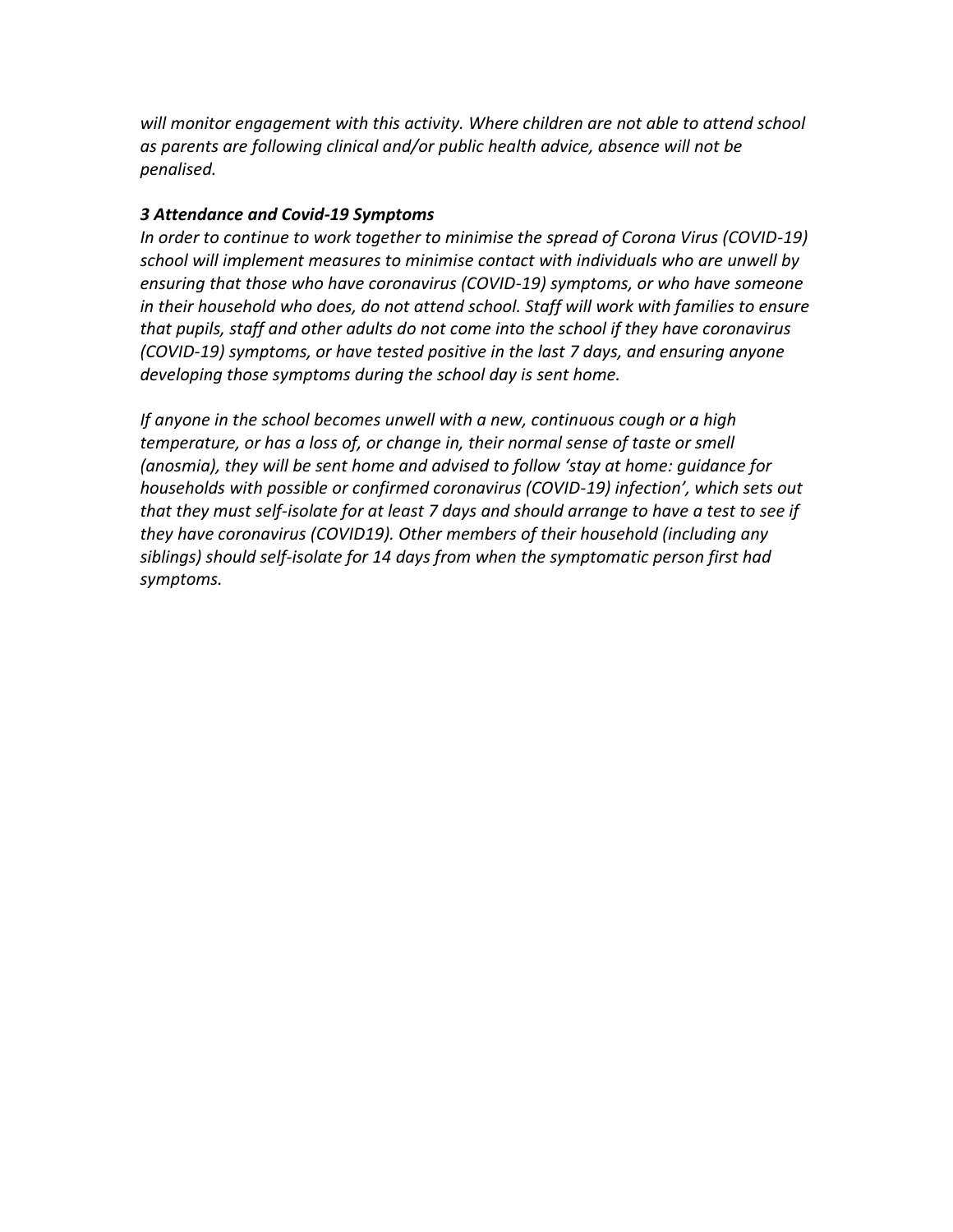**Please note:, In accordance with the 'Absence from School for Exceptional Circumstances Policy', no holidays during term time will be approved for any pupils**.

#### **Overview**

If learners are to get the greatest benefit from their education in school, it is important that they have good attendance and arrive punctually. As learners grow and prepare for their next stages of education and employment they need to see good attendance and punctuality as important qualities that are valued by others and employers. We will do all that we can to encourage good attendance and punctuality. Where learners are not conforming to our high expectations for attendance and punctuality we will put into place effective strategies to bring about improvement.

#### **1. Aims**

- To ensure that all learners attend school well.
- To ensure that all learners are punctual.
- To achieve the support of parents in ensuring that their children attend school well and that they arrive on time.
- To keep good records of attendance through the school registers and to take prompt action to follow up absences.
- To investigate and act immediately where truancy is suspected or confirmed.
- To work effectively with the LA and other agencies to follow up attendance issues promptly and efficiently.
- To monitor closely pupils with attendance and punctuality issues and to work with parents and where appropriate other agencies to bring about improvement

 $\bullet$ 

## **2. Legislation and guidance**

This policy meets the requirements of the [school attendance guidance](https://www.gov.uk/government/publications/school-attendance) from the Department for Education (DfE), and refers to the DfE's statutory guidance on school attendance parental [responsibility measures](https://www.gov.uk/government/publications/parental-responsibility-measures-for-behaviour-and-attendance). These documents are drawn from the following legislation setting out the legal powers and duties that govern school attendance:

- [The Education Act 1996](https://www.legislation.gov.uk/ukpga/1996/56/part/VI/chapter/II)
- [The Education Act 2002](http://www.legislation.gov.uk/ukpga/2002/32/part/3/chapter/3)
- [The Education and Inspections Act 2006](http://www.legislation.gov.uk/ukpga/2006/40/part/7/chapter/2/crossheading/school-attendance)
- [The Education \(Pupil Registration\) \(England\) Regulations 2006](http://www.legislation.gov.uk/uksi/2006/1751/contents/made)
- [The Education \(Pupil Registration\) \(England\) \(Amendment\) Regulations 2010](http://www.centralbedfordshire.gov.uk/Images/amendment-regulation-2010_tcm3-8642.pdf)
- [The Education \(Pupil Registration\) \(England\) \(Amendment\) Regulations 2011](http://www.legislation.gov.uk/uksi/2011/1625/made)
- [The Education \(Pupil Registration\) \(England\) \(Amendment\) Regulations 2013](http://www.legislation.gov.uk/uksi/2013/756/made)
- [The Education \(Pupil Registration\) \(England\) \(Amendment\) Regulations 2016](http://legislation.data.gov.uk/uksi/2016/792/made/data.html)
- [The Education \(Penalty Notices\) \(England\) \(Amendment\) Regulations 2013](http://www.legislation.gov.uk/uksi/2013/756/pdfs/uksiem_20130756_en.pdf)

This policy also refers to the DfE's guidance on the [school census](https://www.gov.uk/government/publications/school-census-2017-to-2018-guide-for-schools-and-las), which explains the persistent absence threshold.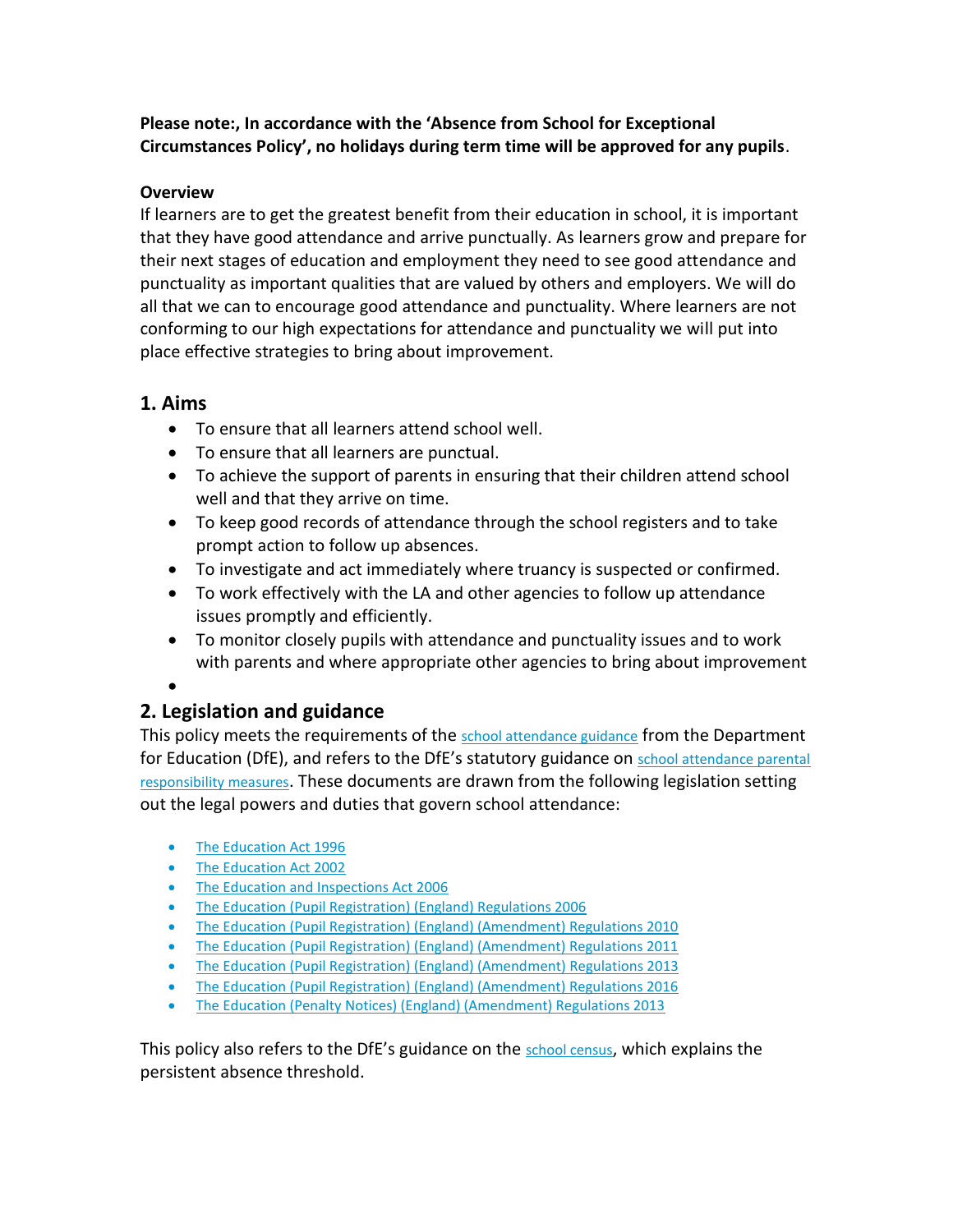## **3. School procedures**

#### **Attendance register**

By law, we are required to keep an attendance register, and all pupils must be placed on this register.

The attendance register will be taken at the start each school day and after lunch. It will mark whether every pupil is:

- Present
- Attending an approved off-site educational activity
- Absent
- Unable to attend due to exceptional circumstances

Any amendment to the attendance register will include:

- The original entry
- The amended entry
- The reason for the amendment
- The date on which the amendment was made
- The name and position of the person who made the amendment

Pupils must arrive in school by 8.55 on each school day.

The register for the first session will be taken at 9am and will be kept open until 9.30am. The register for the second session will be taken at 1.15 and will be kept open until 1.30

#### **3.2 Unplanned absence**

Parents must notify the school on the first day of an unplanned absence – for example, if their child is unable to attend due to ill health – by 9.15 am or as soon as practically possible. This can be done by calling the school office on 01262 490320

Absence due to illness will be authorised unless the school has a genuine concern about the authenticity of the illness.

If the authenticity of the illness is in doubt, the school may ask parents to provide medical evidence, such as a doctor's note, prescription, appointment card or other appropriate form of evidence. We will not ask for medical evidence unnecessarily. If the school is not satisfied about the authenticity of the illness, the absence will be recorded as unauthorised and parents will be notified of this in advance.

#### **3.3 Medical or dental appointments**

Missing registration for a medical or dental appointment is counted as an authorised absence; advance notice is required for authorising these absences.

However, we encourage parents to make medical and dental appointments out of school hours where possible. Where this is not possible, the pupil should be out of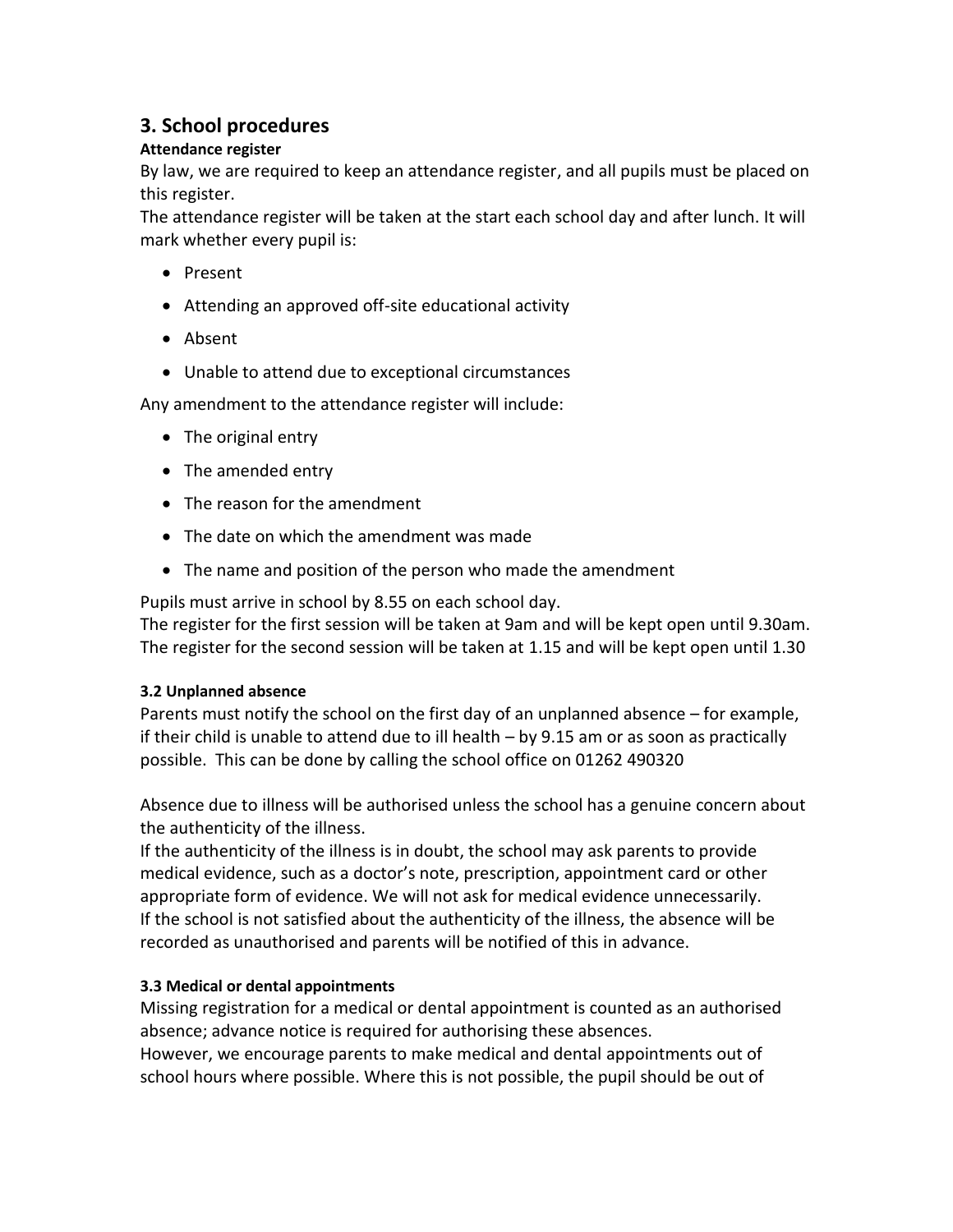school for the minimum amount of time necessary. We will require a copy of you appointment card as evidence.

#### **3.4 Lateness and punctuality**

A pupil who arrives late but before the register has closed will be marked as late, using the appropriate code.

A pupil who arrives after the register has closed will be marked as absent, using the appropriate code.

If we see that there is a pattern of ongoing lateness we will talk to parents about what we can do to support your child to be in school on time.

#### **3.5 Following up absence**

The school will follow up any absences to ascertain the reason, ensure proper safeguarding action is taken where necessary, identify whether the absence is approved or not and identify the correct attendance code to use.

#### **3.6 Reporting to parents**

Information about your child's attendance will be reported annually as part of the Annual Report to Parents in July. Should we have any concerns about a child's absence prior to this will put this in writing in relation to the East Riding Behaviour and attendance partnership guidelines.

## **4. Authorised and unauthorised absence**

#### **4.1 Granting approval for term-time absence**

Headteachers may not grant any leave of absence to pupils during term time unless they consider there to be 'exceptional circumstances'. We define 'exceptional circumstances' as

In order for consideration to be given, requests for absence must be for exceptional circumstances only.

The primary behaviour and attendance partnership, the secondary twilight partnership and the council agree to follow the law, in such that the provision for Headteachers to authorise absence purely for the purpose of **a family holiday is not an exceptional circumstance**.

Exceptional circumstances could include:

- 1. Service personnel returning from a tour of duty abroad where it is evidenced the individual will not be in receipt of any leave in the near future that coincides with school holidays.
- 2. Where an absence from school is recommended by a health professional as part of a parent or child's rehabilitation from a medical or emotional issue.
- 3. The death or terminal illness of a person close to the family.
- 4. To attend a wedding or funeral of a person close to the family.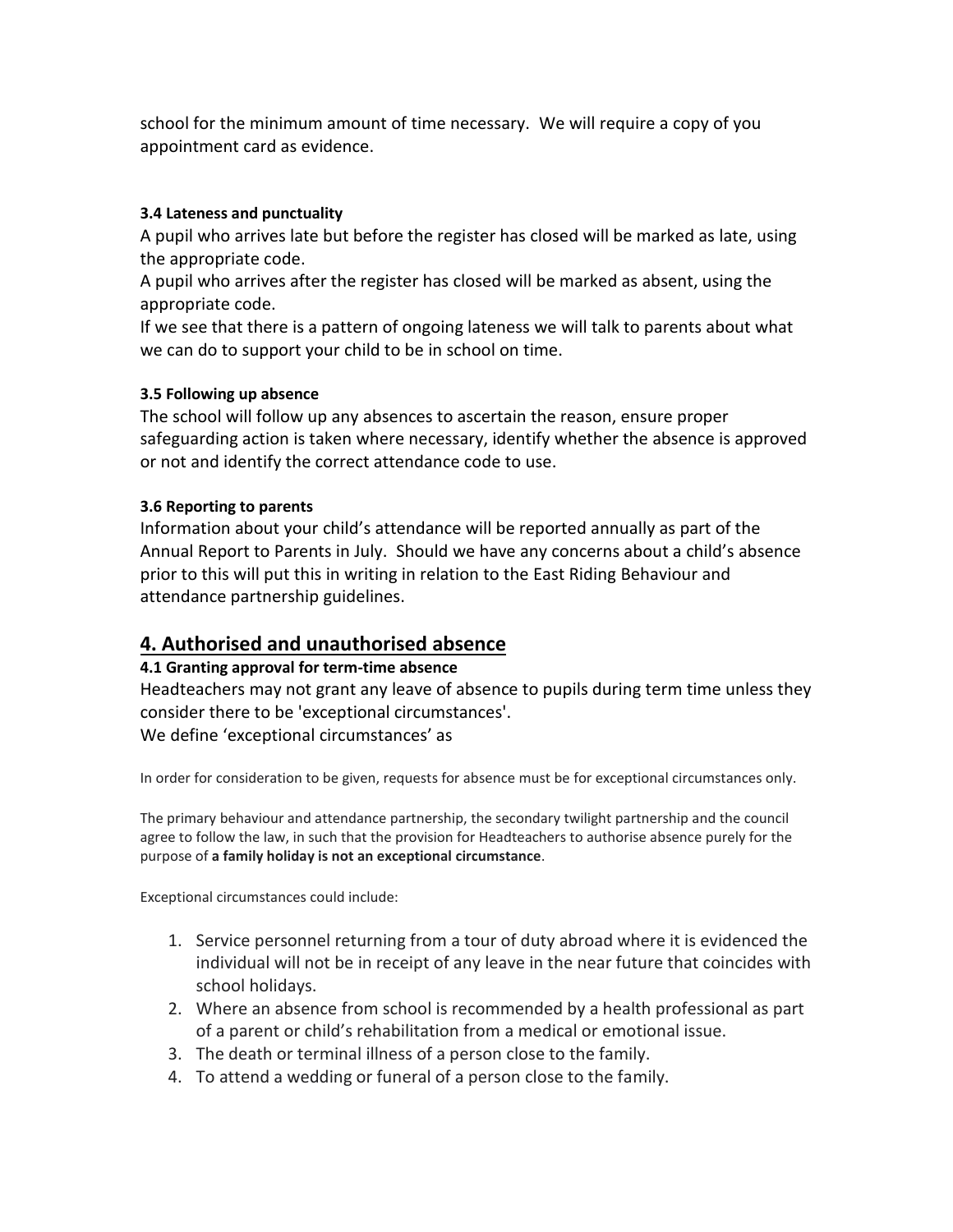5. Where there are exceptional and unforeseen circumstances that fall outside of 1 to 4 above, the Headteacher agrees to consult with the principal education welfare officer prior to any authorisation being given to the parent. The principal education welfare officer will discuss each case with an independent Headteacher and will make a recommendation to the referring school.

**Please note: [Evidence would be required](https://www.eastriding.gov.uk/learning/schools-colleges-and-academies/school-attendance/holidays-during-term-time-and-authorised-absence-from-school/#What-evidence-is-needed)** in each case.

If a request meets the above exceptional circumstances but falls within the following times, the Headteacher must be convinced that absence from school is the only option:

- 1. The first half term of any academic year (applies to all pupils)
- 2. Year six transition day (for pupils in year six)
- 3. Year six SATs week (for pupils in year six)
- 4. At any time specified by the school (this will be communicated to parents by each school).

, The school considers each application for term-time absence individually, taking into account the specific facts, circumstances and relevant context behind the request. A leave of absence is granted entirely at the headteacher's discretion. Valid reasons for **authorised absence** include:

- Illness and medical/dental appointments as explained in sections 3.2 and 3.3
- $\bullet$  Religious observance where the day is exclusively set apart for religious observance by the religious body to which the pupil's parents belong. If necessary, the school will seek advice from the parents' religious body to confirm whether the day is set apart
- Traveller pupils travelling for occupational purposes this covers Roma, English and Welsh Gypsies, Irish and Scottish Travellers, Showmen (fairground people) and Circus people, Bargees (occupational boat dwellers) and New Travellers. Absence may be authorised only when a Traveller family is known to be travelling for occupational purposes and has agreed this with the school but it is not known whether the pupil is attending educational provision

#### **4.2 Legal sanctions**

Schools can fine parents for the unauthorised absence of their child from school, where the child is of compulsory school age.

If issued with a penalty notice, parents must pay £60 within 21 days or £120 within 28 days. The payment must be made directly to the local authority.

The school follows the local authority's code of conduct for issuing penalty notices. If the payment has not been made after 28 days, the local authority can decide whether to prosecute the parent or withdraw the notice.